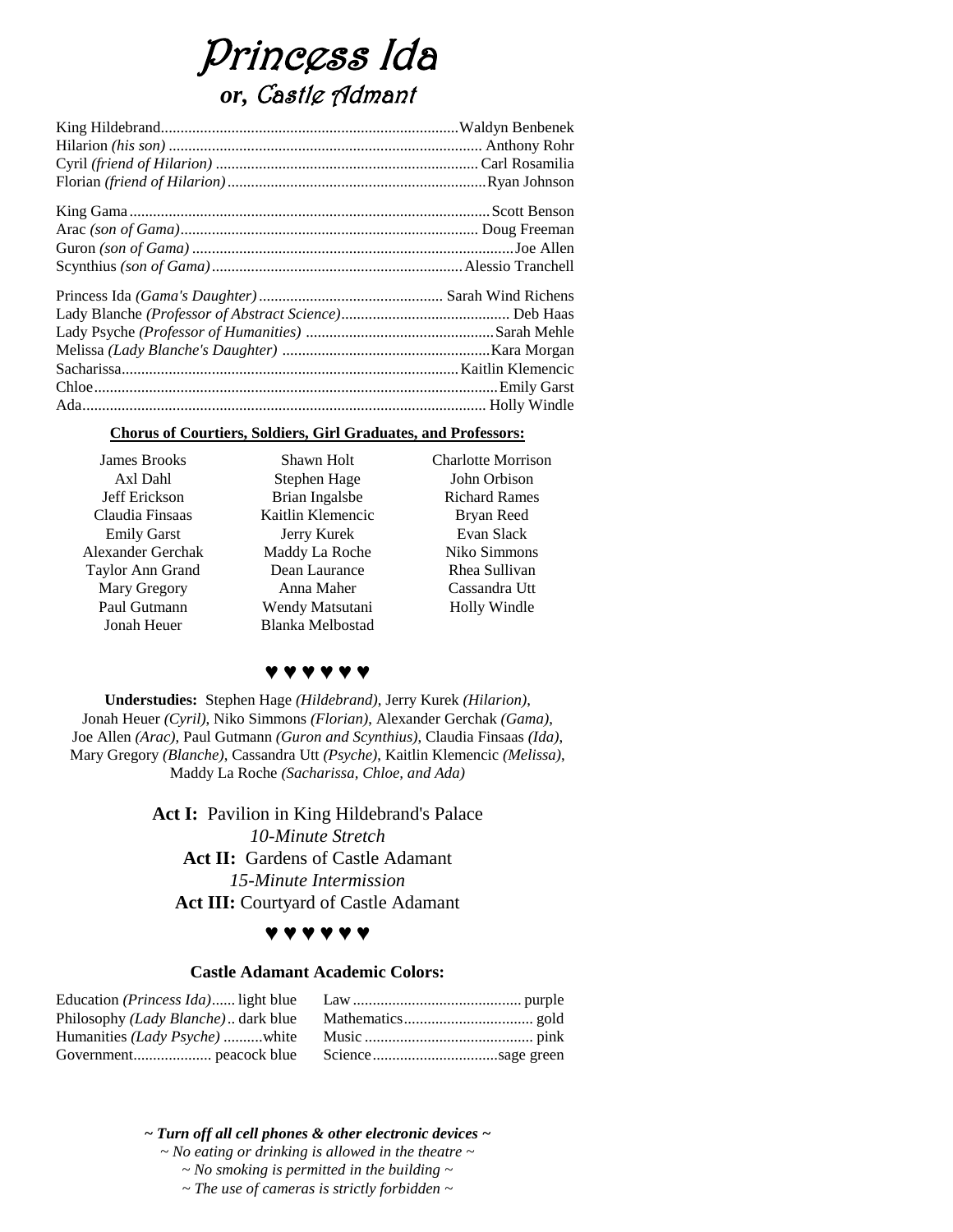## **DIRECTOR'S NOTE**

Could Gilbert or Sullivan ever have imagined that their works would be alive and well some 130 years later and providing so much joy to us all in Minnesota in the dead of winter?

*Princess Ida; or, Castle Adamant* opened on January 5, 1884 and was the eighth operatic collaboration for Gilbert and Sullivan. It nestled between *Iolanthe* and *The Mikado –* two of their biggest successes. By comparison, *Princess Ida* was not an enormous hit. But its longevity is a testament to its many charms. In 1985, I played my first lead in a G&S show – Hilarion in Carleton College's production. About eight years later, I sang the role again with this very company in the 1993 production. So, this show holds a special place in my heart. Its enduring power might seem odd given that it deals with difficult topics: the satirization of Victorian feminism, college education for women (a novelty at the time), and Darwin's theory of evolution (only a few decades old when the show opened). Any *one* of these topics could pose challenges for a modern audience. Thankfully, Gilbert treated the topics with a light touch; in fact, the show pokes more fun at male foolishness and chauvinism than anything else.

*Princess Ida* is based on a narrative poem by Tennyson called *The Princess* (1847). Gilbert had written a farcical musical play, based on the poem, in 1870 and lifted much of the dialogue from it for his operetta. It is the only Gilbert and Sullivan opera in three acts and the only one with dialogue in blank verse (unrhymed iambic pentameter). It has been noted – and I agree – that the dialogue sometimes fails to sparkle in the usual Gilbertian way as a result of the forced meter. Happily, the score and lyrics more than make up for any shortcomings in the somewhat stilted dialogue.

It should be noted that we have adapted the play very slightly to address a notable challenge in the original: the play's conclusion includes a significant reversal. The ending is forced and somewhat jarring – especially to the modern ear. We've added just a few lines in Act 2 and 3 to help Ida's change of heart seem more plausible. Many of these new lines are actually from the original Tennyson poem which handles the conclusion in a far less perfunctory way.

I hope you enjoy this production even half as much as we have enjoyed putting it together for you. I feel extremely fortunate to have been able to work with such a profoundly talented, collaborative, dedicated and buoyant cast, crew, orchestra, music director and board.

I hope you'll agree that it's especially important right now, right here, to support art that brings beauty and joy – the wellsprings of hope – into the world. If you agree, perhaps you'll consider a contribution to this unique Twin Cities company that dedicates itself solely to this special brand of operetta that we all hold so dear.

#### **SYNOPSIS**

**Act I** King Hildebrand and his court await the coming of Princess Ida who was betrothed in infancy to Prince Hilarion. However, Ida's father, King Gama, and her three brothers arrive without her. They explain that she rules a women's university where no men are allowed. King Hildebrand takes King Gama and his sons hostage while Prince Hilarion and his two friends set off to lay romantic siege to Ida's castle.

Act II The women at Castle Adamant are learning to "abjure tyrannic man," under the tutelage of Princess Ida, Lady Psyche, and Lady Blanche. Hildebrand, Cyril, and Florian sneak in and disguise themselves as new students. However, the men must take Florian's sister, Lady Psyche, into their confidence. Melissa, Lady Blanche's daughter, thrilled to see men, also keeps their secret. She persuades her mother not to tell Ida, but Cyril soon gives away the truth after drinking too much at luncheon. Hilarion rescues Ida after she falls into the stream, but she arrests "these coarse, intruding spies." King Hildebrand arrives with his force of warriors. Ida defies him, even though he threatens to kill her brothers if she will not marry Hilarion.

**Act III** Melissa leads the women in a rallying war song, but they are all somewhat nervous about fighting. The princess agrees to let her brothers fight Hilarion, Cyril, and Florian—and to marry Hilarion if he wins. Ida's strong (but not so bright) brothers discard their heavy armor before the fight and, predictably, lose. Ida and Hilarion discover common ground for a happy, Gilbertian ending.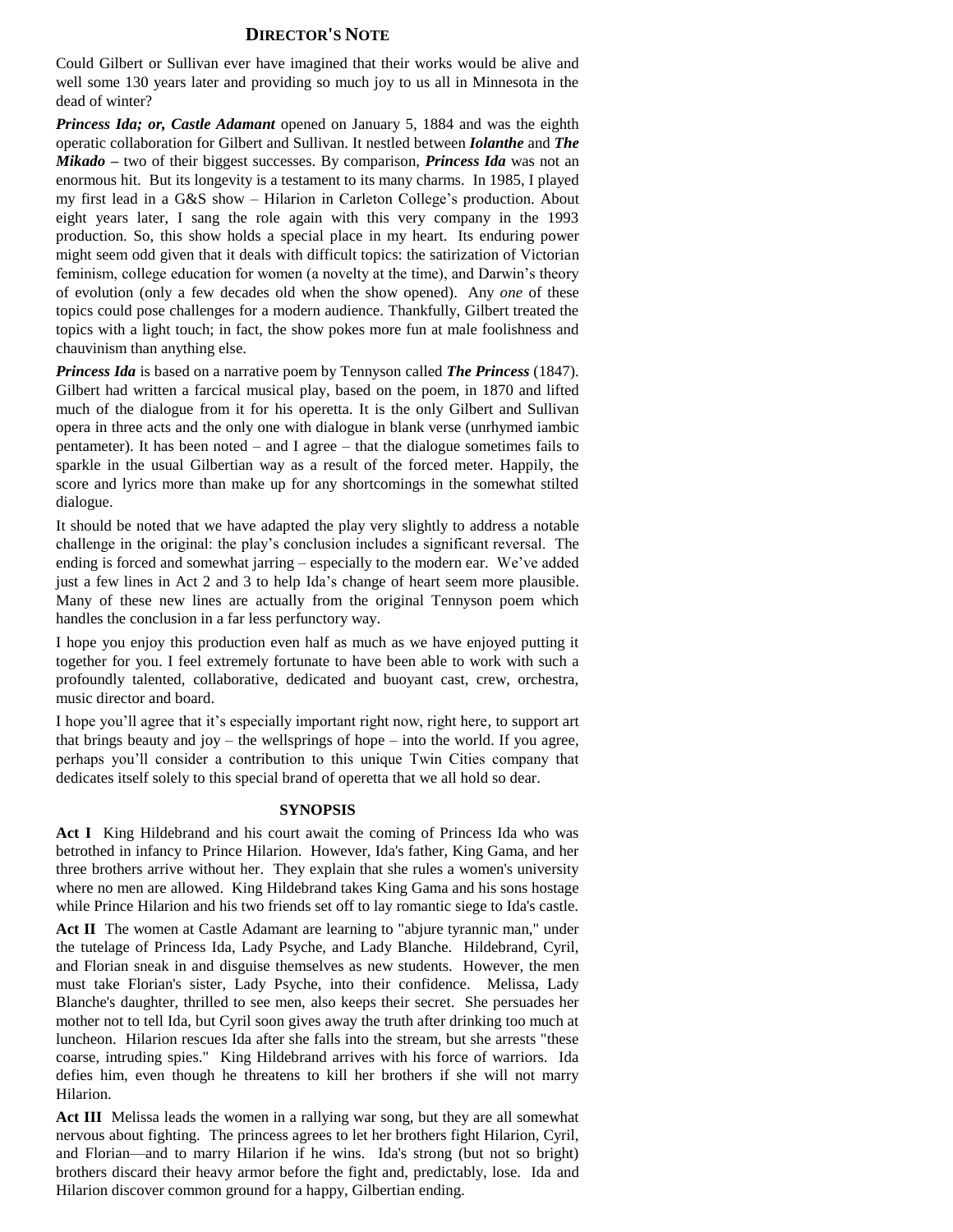# **PRODUCTION STAFF**

|            | Clyde Gerber, Jack Kravik, Gary Maher, Chris Seeling                   |
|------------|------------------------------------------------------------------------|
|            | Danielle I. Edwards Simms, and cast members                            |
|            | Costume Construction & Procurement Kathryn Ansley, Lesley Hendrickson  |
|            | Megan Probach, Connie Schramm                                          |
|            | Uber Costume, Elle Zulauf, and cast members                            |
|            | Props Construction Melanie Broida, Steve Sullivan, and cast members    |
|            |                                                                        |
|            | Steven Norquist, Madeline Giordana                                     |
|            |                                                                        |
|            |                                                                        |
|            |                                                                        |
|            |                                                                        |
|            |                                                                        |
|            |                                                                        |
|            | Kaitlin Klemencik, Holly MacDonald, Wendy Matsutani, Sarah Mehle       |
|            | John Orbison, Eric Pasternack, Richard Rames, Evan Slack, Holly Windle |
|            |                                                                        |
| The Board: |                                                                        |
|            |                                                                        |
|            |                                                                        |
|            |                                                                        |
|            |                                                                        |
|            |                                                                        |
|            |                                                                        |

# **ORCHESTRA**

Orchestra Representative................................................................................ Barb Hovey

| Violin I David Kozamchak (concertmaster), Eva Zorn, Derick Rehurek |                                              |
|--------------------------------------------------------------------|----------------------------------------------|
|                                                                    | Kay Pickett, Mary Hanson, Dan Sadoff         |
|                                                                    | Ezelda Yacoub Hasapopoulos, Candice McCardle |
|                                                                    |                                              |
| Betsy Lofgren, Daniel Werl, Theodora Wynoff, Maya Gitch            |                                              |
|                                                                    |                                              |
|                                                                    | Teresa Mager, Laura Bidgood                  |
|                                                                    |                                              |
| Naomi Wells, Megan Whiting, Kirsten Slyter, Holly MacDonald        |                                              |
|                                                                    |                                              |
|                                                                    |                                              |
|                                                                    | Nancy Wucherpfennig, Kathleen Spehar         |
|                                                                    |                                              |
|                                                                    |                                              |
|                                                                    |                                              |
|                                                                    |                                              |
|                                                                    |                                              |
|                                                                    |                                              |
|                                                                    |                                              |

\* – principals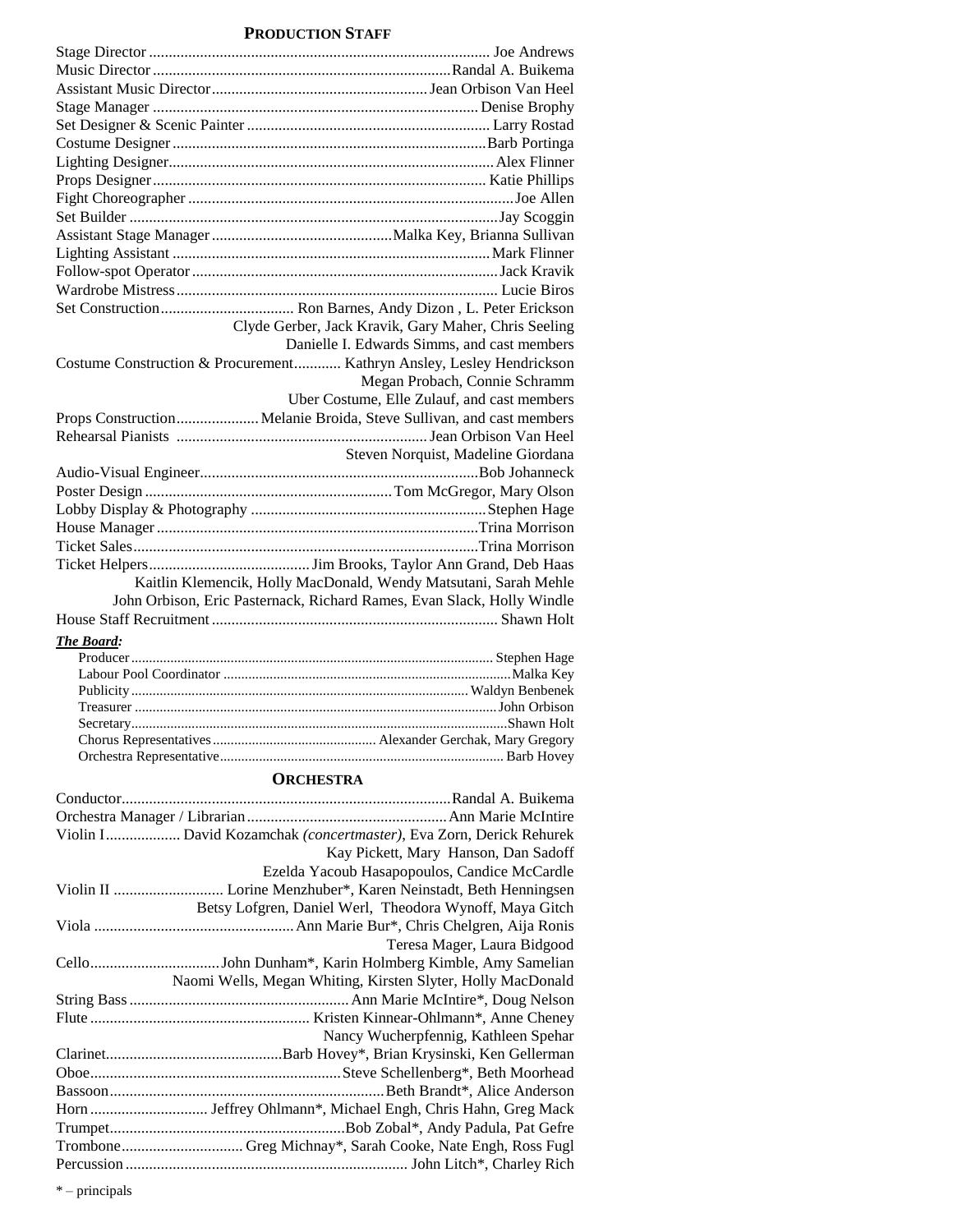**Act I :**

**as sure as** *quarter-day* — one of four days each year for paying rent, etc. **sons of Gama,** *Rex* — king **with** *doughty* **heart and trusty blade** — valiant **no need to** *bandy* **ought that appertains to you** — a pun on the verb meaning to discuss banteringly and an adjective meaning bowlegged **they're** *safety matches* **. . . light only on the knowledge box** — matches that have to be struck on a special surface (a match box) in order to light (invented 1855) *pops of Sillery* **our light artillery** — popping the corks from Sillery champagne **oh, dainty** *triolet***, oh, fragrant violet, oh, gentle** *heigho-let* **(or little sigh)** —a form of poem with repeating lines, a flower, and a "little sigh" **towards the** *empyrean* **heights** — the highest heaven **If you'd climb the** *Helicon* — Greek mountain range (home of the Muses) **You should read** *Anacreon***,** *Ovid***'s "Metamorphoses," likewise** *Aristophanes***, and the works of** *Juvenal* — an assortment of Greek and Roman writers who extolled the virtues of wine and love **you will get them** *Bowdlerized* — a verb derived from Thomas Bowdler who published a "cleaned up" Shakespeare in 1818 *Minerva* — Roman goddess of wisdom **let** *Swan* **secede from** *Edgar* **,** *Gask* **from** *Gask***,** *Sewell* **from** *Cross* — fashionable London stores with compound names **bull-dogs feed on** *throttles* — throats **that** *spring-guns* **breathe defiance** — guns set with a wire attached to the trigger, used as a deterrent to trespassers **I'll** *lay a crown* — bet a five-shilling British coin **they'll** *set the Thames on fire* — figuratively, do something notable and exciting **make silk purses . . . from the ears of** *Lady Circe***'s piggy-wigs** — sorceress who turned Ulysses' men into swine **every pretty** *domina* — female equivalent of Oxford don (i.e., tutor) **little** *pigs they're teaching for to fly* — doing the impossible, i.e., "when pigs fly" **when they** *matriculate* — enroll as students **timid . . . as a startled** *hind* — female deer **he** *took his tub* — bathed **paid a guinea to a** *toilet club* — a grooming and hair-dressing establishment **no** *sizars* **here, or** *servitors* — students who perform servant duties in exchange for room and board **an** *étui* — a small case for carrying useful articles like sewing supplies *to rule the roast* — literally, to supervise the cooking; figuratively, to be in charge **a born** *Plantagenet* — a line of British monarchs *is the booby comely?*— is the dunce attractive? *dare to beard a maiden in her lair* — mixed metaphor version of bearding a lion in its own den (i.e., confronting someone on his/her own turf) **to fit the wit of a bit of a** *chit* — contemptuous term for young person (esp. a girl) **as an old Crusader struck his** *Paynim* **foe** — heathen (term from the Crusades) *fulminating grains* — exploding powders *saltpetre* — potassium nitrate, chief ingredient in gunpowder *to blow them*  $up$  — to scold, to tell them off **the practical** *polemist* — one who debates controversial points *dispensing chemist* — pharmacist *popinjays* — people vain of their appearance *tufted, jack-a-dandy* **featherheads** — "tufted" refers to the tassels worn by peers' sons at Oxford; a "jack-a-dandy" is a conceited fop **when a** *wight* **sits up all night** — a human being (implying pity) **the** *organ boys***, they stopped their noise** — organ-grinders **grinning herds of** *hurdy-gurds* — performers on the hurdy-gurdy (in Victorian times a barrel organ played too often on street corners) **that fear can** *unanneal* — weaken (term used for metal) **an** *arrant molly-coddle* — an extreme mama's boy *cuirass, brassets* — parts of armor; covering the torso and upper arms, respectively **here's a** *virago***! here's a** *termagant***!** —overbearing and quarrelsome women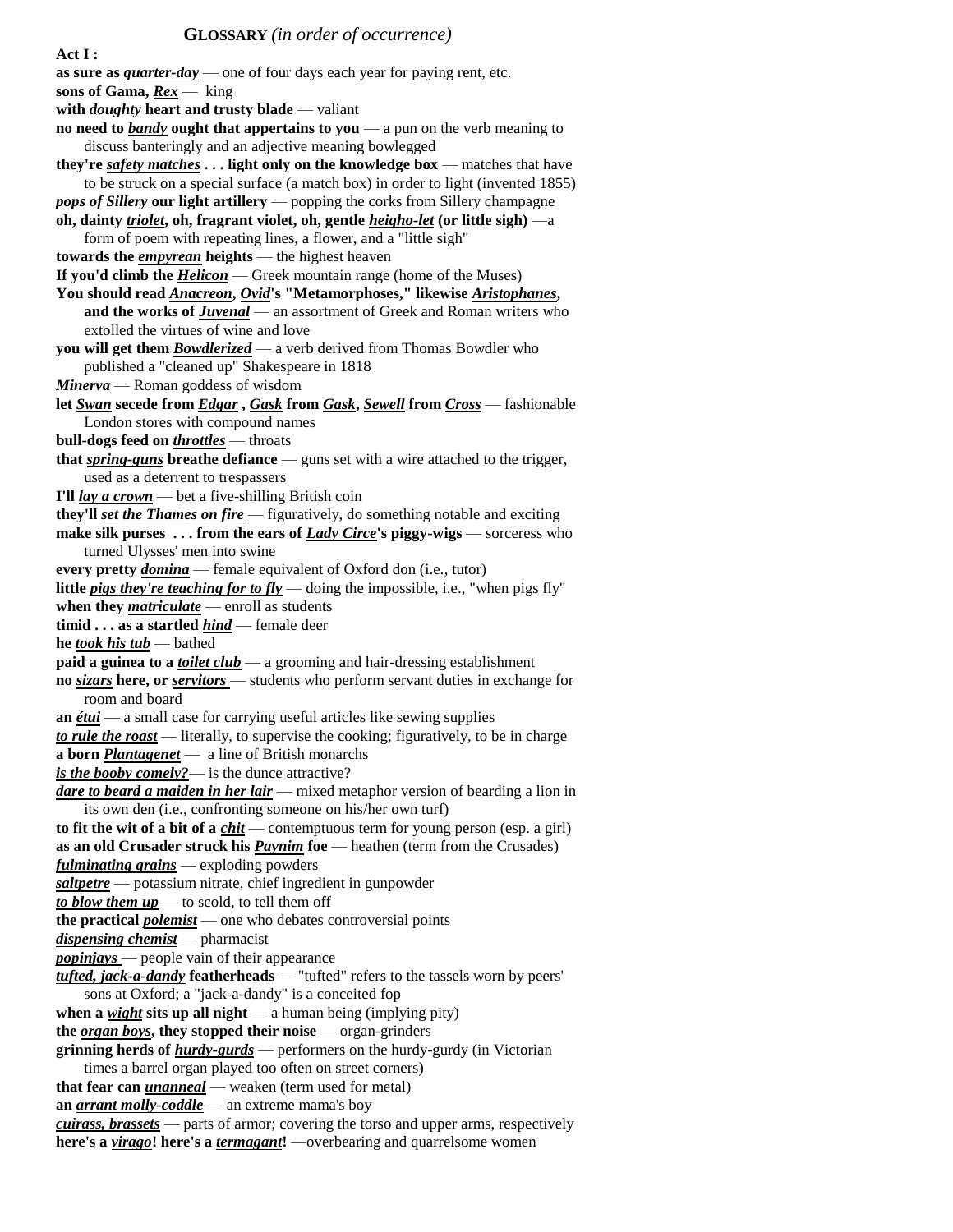## **CONTRIBUTORS**

#### **Paragons of Common Sense** (\$250 and over)

Rolf & Chris Bolstad  $\triangle$  Anne Cheney  $\triangle$  Eric Newman & Janice Gepner  $\triangle$  Stephen Hage & Lara Trujillo  $\div$  Bill & Nancy Jones  $\div$  Holly MacDonald & John Orbison  $\div$  James R. Scoggin  $\div$  Thomson Reuters

## **Peppery Potentates** (\$100 - \$249)

Tom & Arlene Alm ❖ Philip Asgian ❖ Assurant, Inc. matching via Benevity ❖ Benjamin & Aroti Bayman Neal T. Buethe Barbara Cohen Noreen Decker Mark Ellenberger & Janet Zander Wendy Evans  $\triangle$  Lillian & Max Fallek  $\triangle$  Carol & Greg Gross  $\triangle$  Douglas O. Happe  $\triangle$  Catherine Kirsten Fishel Intrieri, in honor of Dick Fishel  $\div$  Linda Dexter Hancher  $\div$  Jack & Grace Harkness  $\div$ Marjorie & James Jacobsen ❖ Kenneth Kauffman ❖ Margaret Kirkpatrick ❖ Jack & Rachel Levitt ❖ Michael Mack Gary Maher \* Chris Martin \* Karen & Peter Mattson \* Michele McKeown \* L. David Mech ❖ Andrew Odlyzko ❖ Riley Owens, Jr. ❖ Lowell & Finola Parsons ❖ Garry & Mary Ann Peterson  $\div$  Jeffrey Peterson  $\div$  Paul & Patricia Sackett  $\div$  Michael Schoeberl  $\div$  Jim & Radonna Schwarz  $\cdot$  Alice & Yale Sherman  $\cdot$  Jeff & Sally Shlosberg  $\cdot$  Doug Siems  $\cdot$  Farrell Stiegler  $\cdot$ Richard Evan Stone ❖ Monika Stumpf ❖ Claire Anne Thoen ❖ Dick Thomas ❖ Richard & Caroline Thompson ❖ Robert Warde ❖ Connie Waterous ❖ Elizabeth M. Williams

#### **Hulking Brothers / Daughters of the Plough** (up to \$100)

Dean Ammerman ❖ Valarie & Howard Anderson ❖ Anne Bartel ❖ Phillip & Karen Bergem ❖ Helen Bergren ❖ Jerome & Sharon Berkowitz ❖ Ruth Berman ❖ Alfred & Sharon Bigot ❖ Odell Bjerkness ◆ Mary Bochnak ◆ B. Thomas Boese ◆ Sharon Bookin ◆ Judith & Richard Brownlee ◆ Jean & Bruce Carlson ❖ Tom Crampton ❖ Lynette Crane ❖ Don Crannell ❖ Paul Crawford ❖ David Devonis ◆ Jeffrey Disch ◆ Ginger Dunivan ◆ George Ehrenberg ◆ Ian Ellis ◆ Gary Engstrand & Kathy Jensen ❖ Hans Erickson ❖ L. Peter Erickson ❖ Patricia Erlandson ❖ Amy Frankfurt ❖ Cynthia Fuller ◆ Ross Gallup & Julie Soderburg ◆ Gayle Gaskill ◆ Tineke Gay ◆ Natalie Gellerman ◆ Vance Gerchak ❖ Chris Parker & Susy Gilbert ❖ Bruce Gleason ❖ Christopher Goodman ❖ John Grossman ◆ Mike Hagburg ◆ Marianne Hageman & Michael Dorn ◆ Vicky Hagens ◆ Liz Hawn ◆ Donald Hedberg  $\cdot$  Beth Henningsen  $\cdot$  Ruth Hiland  $\cdot$  James & Caroline Holden  $\cdot$  Del Holmes  $\cdot$  Richard Horton & Victoria Houseman ❖ Barb Hovey ❖ Katherine Howard ❖ Bette Jacobs ❖ Eric Johnson ❖ Diedre Jones ❖ Susan Kamper ❖ Marita Karlisch ❖ Steven & Mary Kennedy ❖ Jake Koller ❖ Sid & Anita Konikoff � Terrence Korupp � Annamarie Langlie � Kathleen Laughlin � Mary Leahy � Patricia Lewis ❖ Steve Lick ❖ Roderick & Joanne MacDonald ❖ Ron MacKenzie ❖ Dean MacLaughlin &Maj-Lis Jalkio ❖ Sue McCarthy ❖ Mary McIntyre ❖ Adele Mehta ❖ Bill Metrey ❖ Ella & Robert Meyerson Emmie Miller Victoria Morse Ann Jalonen & John Moulder Robert Murphy  $\div$  Colleen Netzell  $\div$  Lauren & Gary Odle  $\div$  Daniel P. O'Neill  $\div$  Pat Pennington  $\div$  Martin & Charlotte Peterman ❖ Ann & John Pollack ❖ Jerelean & Charles Rang ❖ Molly Redmond ❖ Brenda Richens ❖ Jessica Roe ❖ Joe Rine ❖ Susan Roberts ❖ Ron Rochon ❖ Jack Ross ❖ Leona Ross ❖ Rochelle Rottenberg ❖ Deborah Rowe ❖ Mark Saarinen ❖ Shirley Sailors ❖ Mary & David Sandberg \* The family of Steven & Mary Schier \* Deborah Schnur \* Connie Schramm \* Barbara J. Schue \* Brian Siska ❖ Lawrence Smith ❖ Stacey & David Smith ❖ Linnea Sodergren ❖ Kym Spotts ❖ Mike Stone ❖ Elizabeth Sullivan ❖ Colette Sulser ❖ Ruthann Swanson ❖ Leslie Swenson ❖ Steve & Michele Thompson  $\cdot$  Victoria Veach  $\cdot$  Jonathan Wallace  $\cdot$  Thomas Waring  $\cdot$  Nicholas Wells  $\cdot$ Melody Werner  $\cdot$  Robert Wilder  $\cdot$  Alice G. T. Williams  $\cdot$  Robert Wilyat  $\cdot$  M. Patricia Wuest

#### \*\*\*\*

# **ACKNOWLEDGEMENTS**

Lake Harriet United Methodist Church, Plymouth Congregational Church, First Universalist Church, and our retinue of ushers, ticket sellers, and concessionaires.

Since its founding in 1979 by Dick Fishel and Jim Hart, the company has produced all the Gilbert and Sullivan shows: *Trial By Jury* (1979), *Patience* (1980), *Iolanthe* (1981), *Princess Ida* (1982), *Ruddigore* (1983), *The Gondoliers* (1984), *The Mikado* (Spring 1985), *The Sorcerer* (Fall 1985), *The Pirates of Penzance* (1986), *The Yeomen of the Guard* (1987), *Utopia, Ltd.* (1988), *H.M.S. Pinafore* (1989), *Patience* (1990), *The Grand Duke* (1991), *Iolanthe* (1992), *Princess Ida* (1993), *The Gondoliers* (1994), *Ruddigore* (1995), *The Mikado* (Spring 1996), *The Zoo* and *Trial By Jury* (Fall 1996), *The Sorcerer* (1997), *The Pirates of Penzance* (1998), *The Yeomen of the Guard* (1999), Offenbach's *Orpheus in the Underworld* (2000), *H.M.S. Pinafore* (2001), *Patience* (2002), *The Grand Duke* (2003), *Iolanthe* (2004), *The Gondoliers* (2005), *Princess Ida* (2006), *The Mikado* (2007), *Utopia, Limited* (2008), *Ruddigore* (2009), *The Sorcerer* (2010), *The Pirates of Penzance* (2011), *Patience* (2012), *The Yeomen of the Guard* (2013), *The Grand Duke (2014), H.M.S. Pinafore* (Spring 2015), *Trial By Jury* (Summer 2015), *Iolanthe* (2016), *The Gondoliers* (Spring 2017), and Offenbach's *Orpheus in the Underworld* (Fall 2017) In the Spring of 2019 we will present *The Mikado* We are performing *H.M.S Pinafore* in Summer 2018 at the Lake Harriet Bandshell July 14 at 7:30 pm and July 15 at 5:30 pm